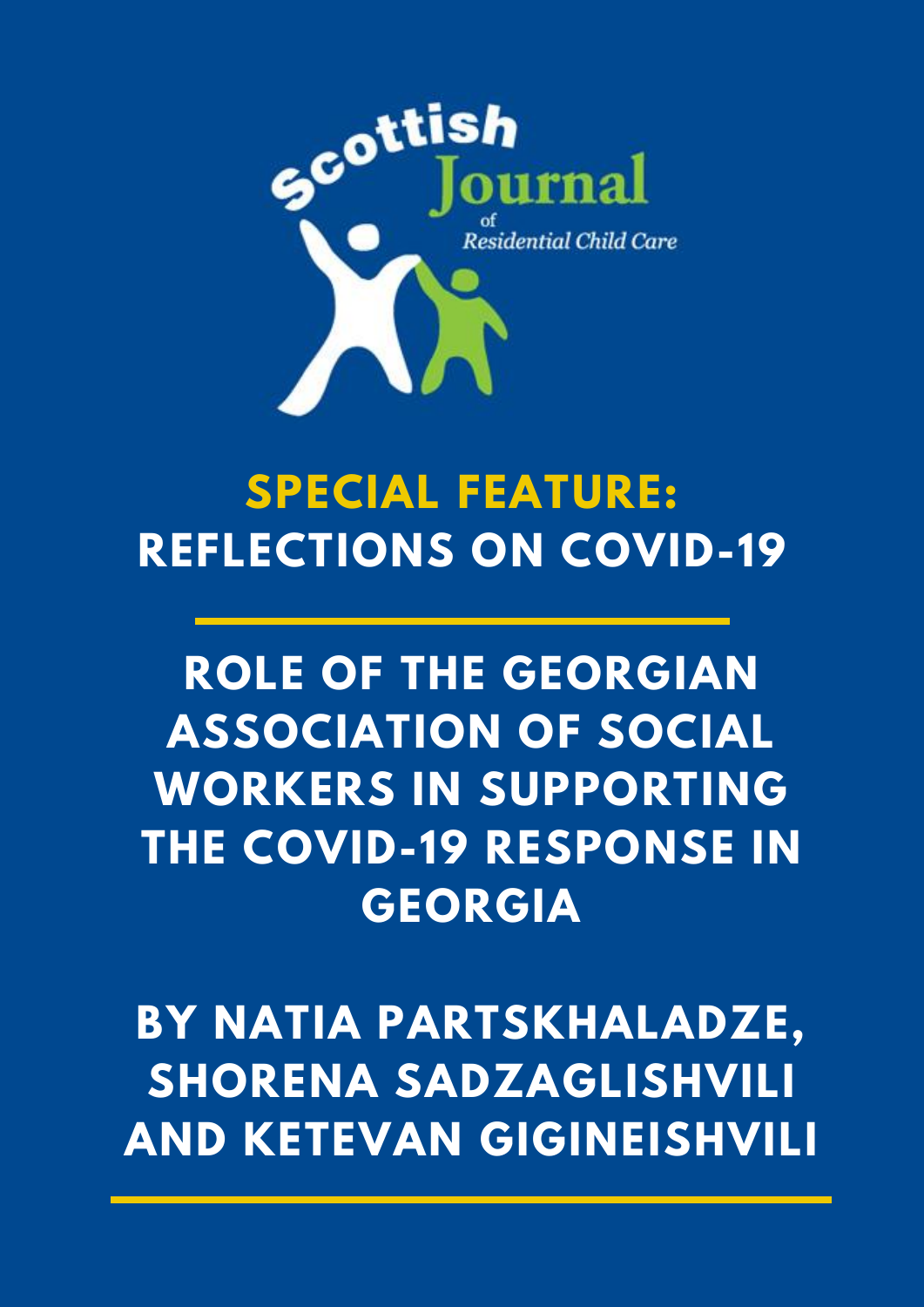# Role of the Georgian Association of Social Workers in supporting the Covid-19 response in Georgia

### **Natia Partskhaladze, Shorena Sadzaglishvili and Ketevan Gigineishvili**

## **Abstract**

The Georgian Association of Social Workers (GASW) provides professional expertise and support to the Government of Georgia, social service providers and social workers, and is also active in responding to challenges facing the country and requiring social work expertise. GASW has been active in supporting professionals and advocating for their needs during the COVID-19 pandemic and the state of emergency declared by the country in March 2020. GASW prepared a guidance note outlining roles and responsibilities of social workers and selfcare tips and conducted a rapid assessment of the challenges and needs of social workers. These included lack of professional supervision, stress and burnout, fear of contracting the virus, transport problems, IT difficulties and disruption in functioning of the Regional Councils of Guardianship and Care responsible for decision making regarding children's cases. The COVID-19 infection has had a significant impact on vulnerable children, as well as existing (and already challenged) social work practices.

# **Keywords**

COVID-19, social workers, Georgia, Georgian Association of Social Workers

# **Corresponding author:**

Natia Partskhaladze, Georgian Association of Social Workers, natia@nilc.org.ge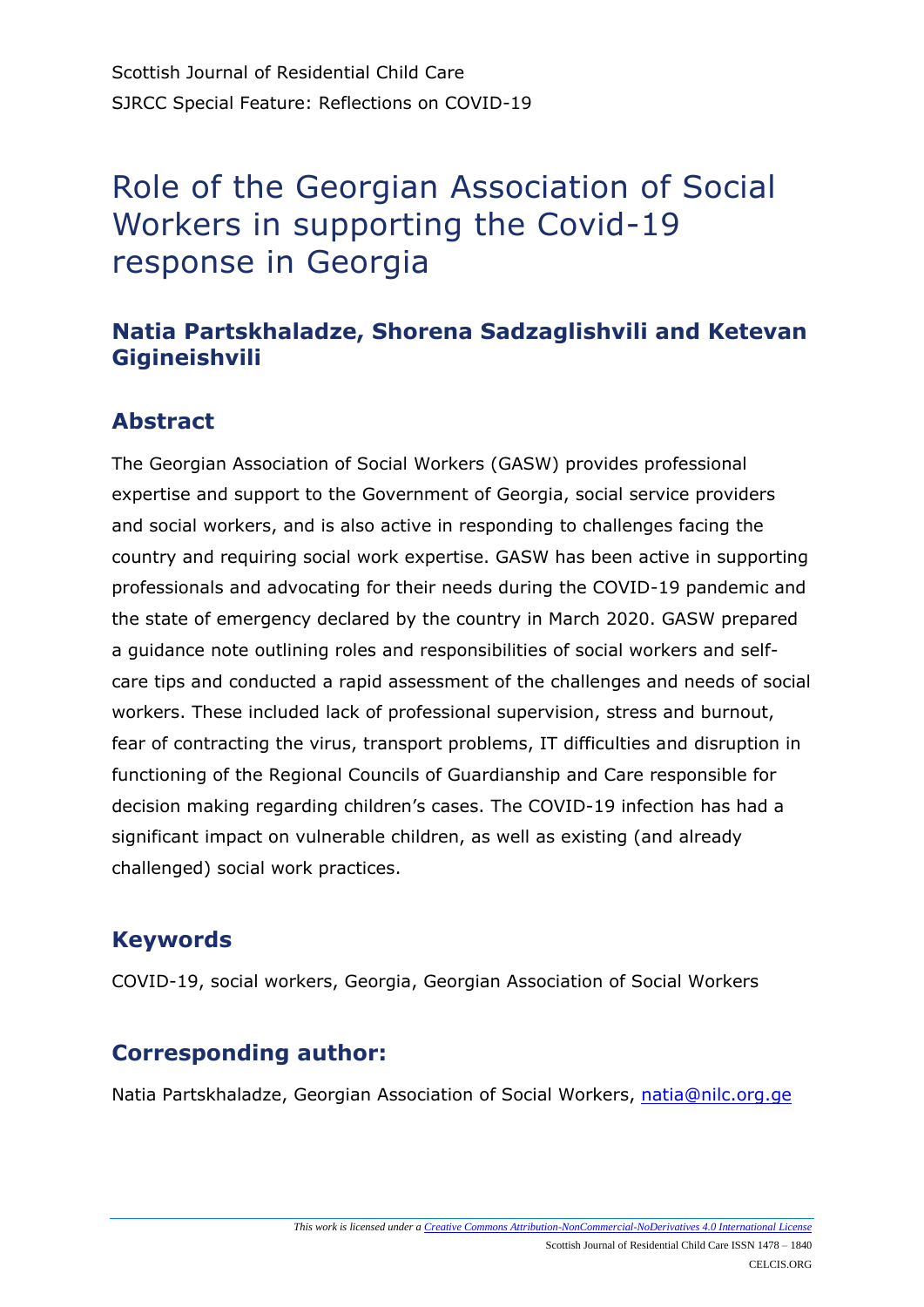### **Introduction**

Georgia is an ancient country in the Caucasus region of Eurasia. Located at the crossroads of the Western Asia and the Eastern Europe, the population of the country is about 3.7 million, around 300,000 of which has been internally displaced due to the occupation of 20 percent of the Georgian territories.

After regaining independence in 1991, Georgia engaged in diverse reform initiatives, aiming to overcome the legacy inherited from the socialist regime. The Government of Georgia (GoG) embarked on large-scale reforms, many of which demonstrated an urgency in introducing the profession of social worker.

Establishment of the Georgian Association of Social Workers (GASW) in 2004 was one of the key steps in increasing awareness and profile of social work in the country. Being established by a small group of academically qualified social workers in the country, GASW has been playing a key role in developing social work practice, education and a regulatory framework in Georgia.

Currently the Georgian Association of Social Workers has over 600 members and is a part of the global social work professional community. Besides providing professional expertise and support to the GoG, social service providers and social workers, GASW is also active in responding to challenges facing the country and requiring social work expertise.

# **COVID-19 in Georgia**

Starting from mid-March 2020 Georgia had up to 800 COVID-19 cases and 13 deaths (48 cases and four deaths per million people). The strict measures planned by the government to contain the new Coronavirus outbreak were considered as timely and adequate by many national and international experts. However, a full ban on international travel, restricted movement within the country, curfew, closure of most businesses and other measures had significant economic and social impact on the population of the country.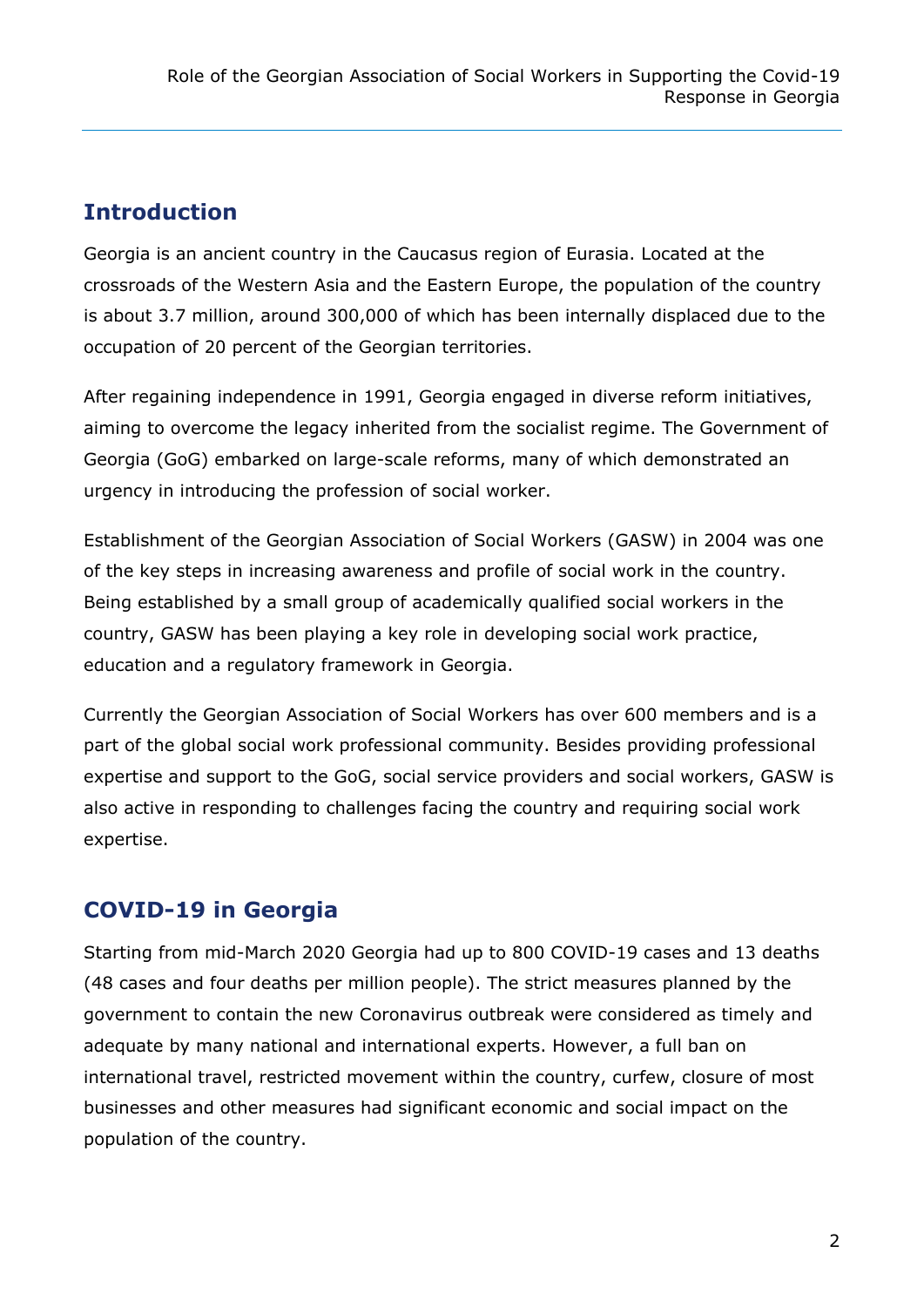Even though social workers were not considered by GoG as essential workers for the virus response, and hence were not provided with much support and guidance, social workers continued performing their duties to provide support to their client groups. Hence, GASW has been active in supporting professionals and advocating for their needs.

#### **The role of social workers during the pandemic**

Soon after declaring the state of emergency, the GASW team prepared a guidance note outlining roles and responsibilities of social workers at the micro, mezzo and macro levels in responding to the life-threatening infection. The document also discussed selfcare tips and client support recommendations during the COVID-19 pandemic.

In order to inform decision makers and employers of social workers about improving social work practice during the crisis, GASW conducted a rapid assessment of the challenges and needs of social work practitioners and developed a set of recommendations. In total 20 GASW members participated in research, among them State Care Agency, Probation Agency, a social worker representing the Ministry of Education, service providers and non-governmental organisations' social workers. The assessment was conducted immediately after the state of emergency was declared in Georgia. The main challenges identified by the social workers were:

- A lack of the practical guidelines for working online with groups with special needs (e.g. older persons, people with disabilities, single parents, large families, children living and working on the streets, etc.).
- Lack of professional supervision of social workers working in state sectors and in service-provider non-governmental organisations. Stress and burnout, fear of contracting the virus, dealing with challenging and unfamiliar circumstances, working remotely, etc.
- Transportation issues, resulting from a full restriction of public transport and the curfew declared in the country. However, due to the nature of their work, statutory social workers still needed to make emergency visits.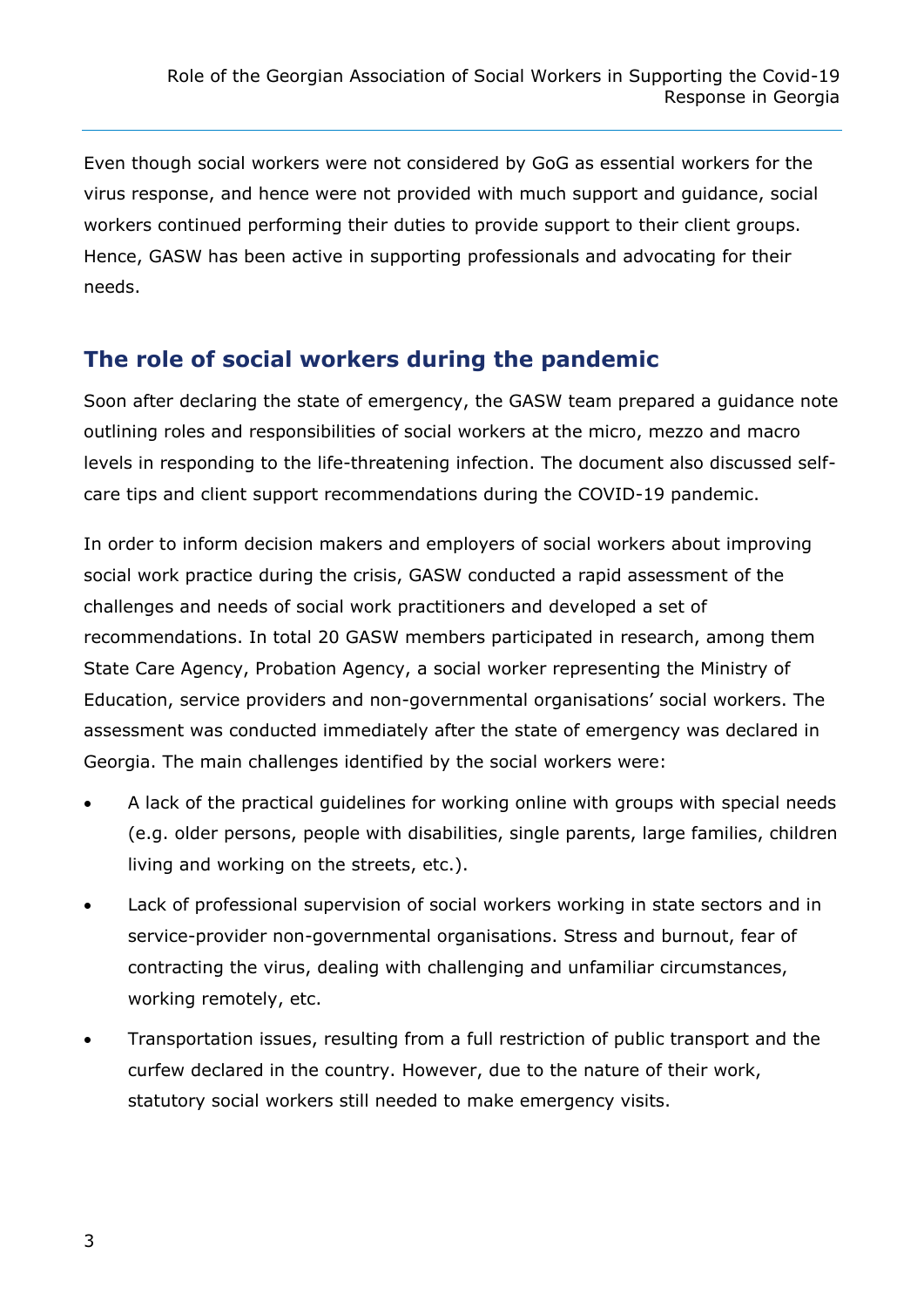- Lack of access to the state electronic databases and programs when working from home, while still requiring this information for prepare case files and managing cases.
- Technological problems related to working from home, resulting from a limited experience of online counseling or communication with other agencies, as well as lack of IT support.
- Social workers are still obliged to work from their offices even in times of restriction of physical communication. They have to get and manage documentation submitted by programme users about new cases, a serious challenge when having to maintain the required physical distance. The agency should be able to find alternative ways for programme users to apply to new programmes so that the social worker is not at risk of becoming infected or transmitting the infection in the process of physical communication.
- Bureaucratic constraints hindering social workers' flexibility and quick response to the needs of their clients.
- Difficulties in functioning of the Regional Councils of Guardianship and Care, responsible for decision making regarding children's cases. Inability/challenges of the Council to work online left social workers faced with important emergency decisions requiring multi-agency involvement.

GASW has also identified an ongoing need for consultations and direct communication with social workers to identify emerging needs and eliminate problems. Recommended priority actions for the safety and wellbeing of social workers proposed by GASW were based on the above findings, as well internationally developed guidance on this topic.

### **Support for children**

GASW recommendations were shared with the State Care Agency and UNICEF Georgia's country office and were widely considered in developing the emergency plan to protect children from different problems for the duration of the pandemic in Georgia.

Ongoing support will be required for child protection social workers, as well as the child protection field in general, as the COVID-19 infection had significant impact on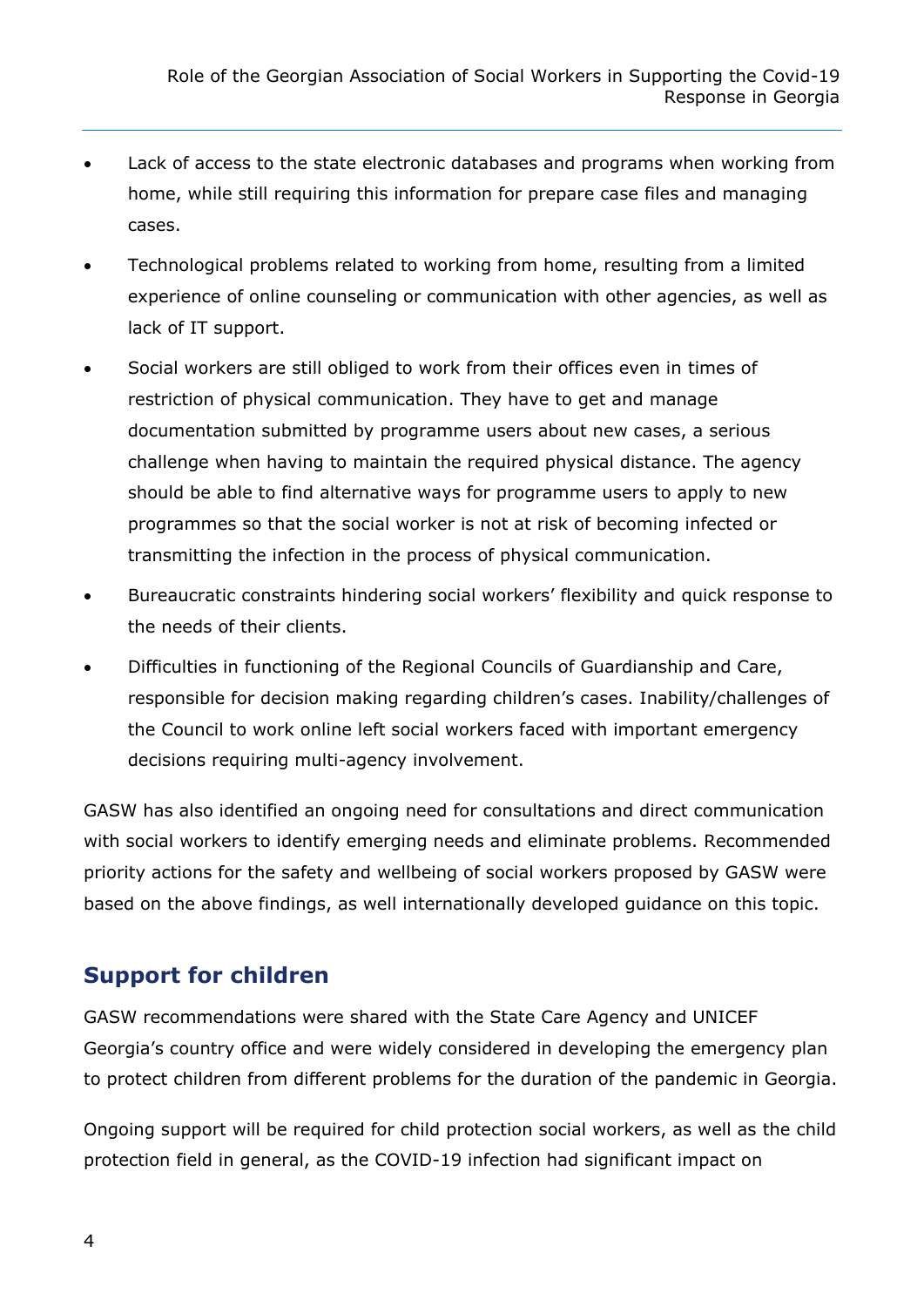vulnerable children, as well as existing (and already challenged) social work practices. According to the reports from social workers, children in alternative care were significantly touched by the pandemic, as during this period they were unable to meet their parents. In addition, being left without interaction with their classmates and other children, confronted with difficulties of on-line schooling and other restrictions imposed on them, affected children's behaviour and reduced their interest in school activities. Foster carers and caretakers in the small group homes had difficulties in planning children's daily activities and faced challenges in ensuring their meaningful engagement in educational activities and ensuring safety (at home and on-line). These difficulties were confounded by the fact that due to restrictions imposed on social workers' visits, social workers had challenges in supporting burned out caregivers, and monitoring children's conditions.

The government of Georgia imposed restrictions on public movement and presence in public spaces had major implications for street connected children and youth as well. According to the State Care Agency, the number of the state mobile services have increased, and street connected children and youth were placed in crisis centres. According to the service providers, due to their special attachment to the streets, it was very difficult to keep them in the buildings. To support the children GASW, in collaboration with Ilia State University Research Center for Advancing Science in the Social Services and Interventions, prepared a psycho-educational YouTube video  $channel<sup>1</sup>$ , aiming to make lives of street connected youth more productive and enjoyable while staying in the 24-hour centres.

The pandemic once again emphasised the value of strengthening social work services and the importance of emergency preparedness for protecting children in the times of unexpected difficulties.

The Association has set up an information hub, serving as a forum for COVID-19 related information. A group formed of more than 150 professionals and 13 GASW practice students from Ilia State University and Tbilisi State University gather and share relevant research findings, professional handbooks, information kits, training and webinar links developed within Georgia and abroad. A GASW team supports translation

1

<sup>1</sup> <https://www.youtube.com/channel/UClpSPTQeQ8qZ-cNU3BEVPgQ>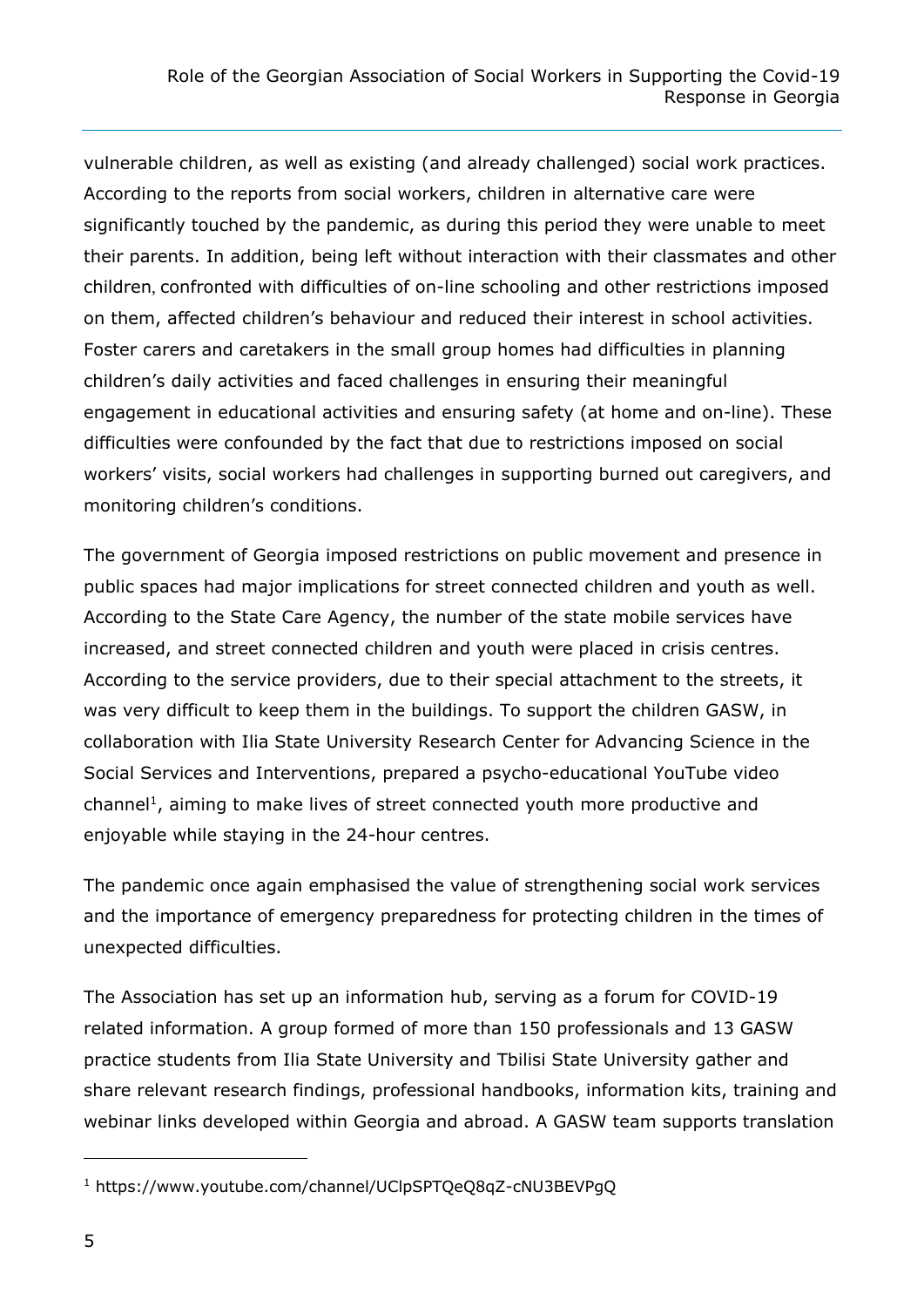of the relevant materials into Georgian, as the use of non-Georgian literature is seen as challenging for many practitioners. To tackle the language issue, the team conducted a national webinar in Georgian, led by the head of the GASW board and discussed challenges of the pandemic. During the webinar, international experiences were also shared with Georgian colleagues. These experiences were based on the 'Social Work in Times of Uncertainty: Discussion of Challenges and Innovative Solutions' webinar, participated in by representatives of different countries and the International Federation of Social Workers Europe. GASW also conducted a 'Social Workers' Club' meeting which considered the particular challenges of the deaf-blind, deaf and people with hearing problems during the COVID-19 pandemic and the role of the social worker.

Apart from providing technical support and guidance, GASW has been providing support to the selected families in the remote parts of Georgia, identified having severe need for food and hygienic products. The Georgian social work professional workforce is keen to learn about promising international practices and sharing country experience with the International Federation of Social Workers and other interested partners.

### **About the authors**

Ketevan Gigineishvili holds a MSW degree and is a PHDc from Ilia State University, Tbilisi, Georgia. She has served as a visiting lecturer at Palacky University in Czech Republic and Ilia State University. Ketevan has been a director of the Georgian Association of Social Workers (GASW) since 2019.

Dr. Natia Partskhaladze has earned MD, MSc and MSW degrees from the leading schools in Georgia, Europe and the United States, and is a PhD candidate in social work. She is a founder and board member of the GASW and has played a key role in establishing the academic programme in social work in Georgia. Natia has a proven track record of providing strategic support to governments in several countries in developing effective child and social protection systems. She serves as an international consultant in child protection and social service workforce strengthening.

Professor Shorena Sadzaglishvili, MSW, PHD is head of the board of GASW, Ilia State University. She holds a MSW from Columbia University (USA) and a doctorate in